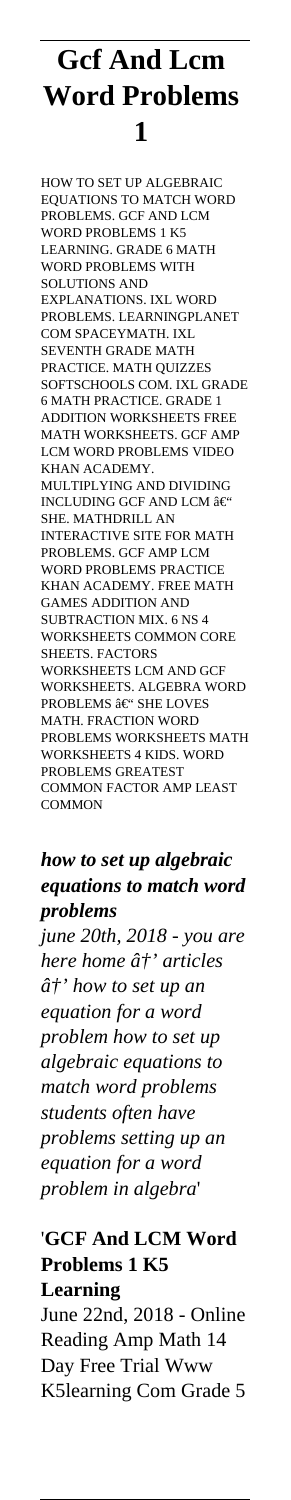Math Word Problems Worksheet Read And Answer Each Question Show Your Work''*grade 6 math word problems with solutions and explanations june 24th, 2018 - grade 6 word math problems with solutions and detailed explanations are presented*' '**IXL WORD PROBLEMS JUNE 22ND, 2018 - WORD PROBLEMS HERE IS A LIST OF ALL OF THE SKILLS THAT COVER WORD PROBLEMS THESE SKILLS ARE ORGANIZED BY GRADE AND YOU CAN MOVE YOUR MOUSE OVER ANY SKILL NAME TO PREVIEW THE SKILL**'' *LEARNINGPLANET COM SPACEYMATH JUNE 21ST, 2018 - A FREE MATH FACTS PRACTICE GAME TO PLAY ONLINE THIS WEB BASED LEARNING GAME WILL HELP IMPROVE YOUR ADDITION SUBTRACTION MULTIPLICATION AND DIVISION KNOWLEDGE*' '*IXL Seventh grade math practice June 23rd, 2018 - Welcome to IXL s 7th grade math page Practice math online with unlimited questions in more than 200 seventh grade math skills*''**Math Quizzes Softschools com** June 21st, 2018 - Math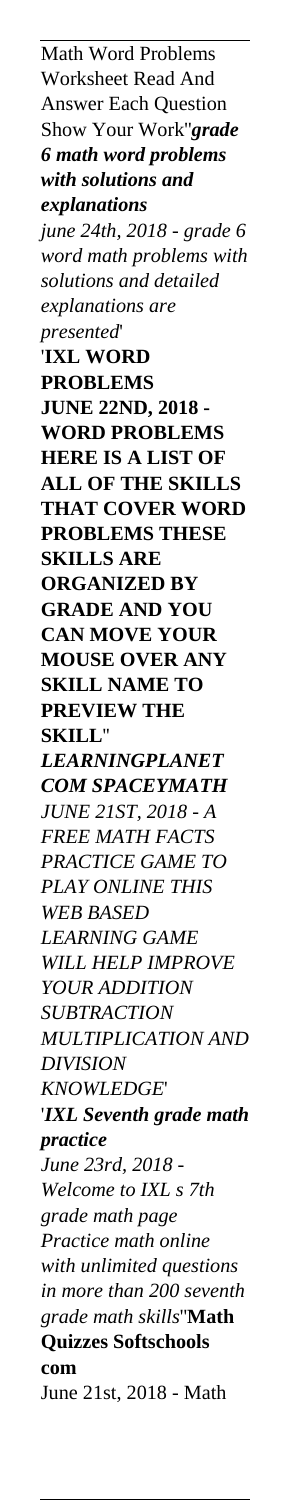Quizzes for 3rd grade 4th grade 5th grade and Middle school''*IXL Grade 6 math practice June 22nd, 2018 - Multiply and divide decimals G 1 Multiply a decimal by a one digit whole number G 2 Multiply a decimal by a multi digit whole number G 3 Multiply decimals and whole numbers word problems*''*Grade 1 Addition Worksheets Free Math Worksheets June 21st, 2018 - You* Are Here Home  $\hat{a}^{\dagger}$ ' *Worksheets â†* Grade 1 *Addition Grade 1 Addition Worksheets In First Grade Children Add Single Digit Numbers And Practice The Addition Facts With Numbers From 0 To 10*''**GCF amp LCM word problems video Khan Academy** June 24th, 2018 - Here we have a

couple of word problems one

searching for the least common

multiple and the other for the greatest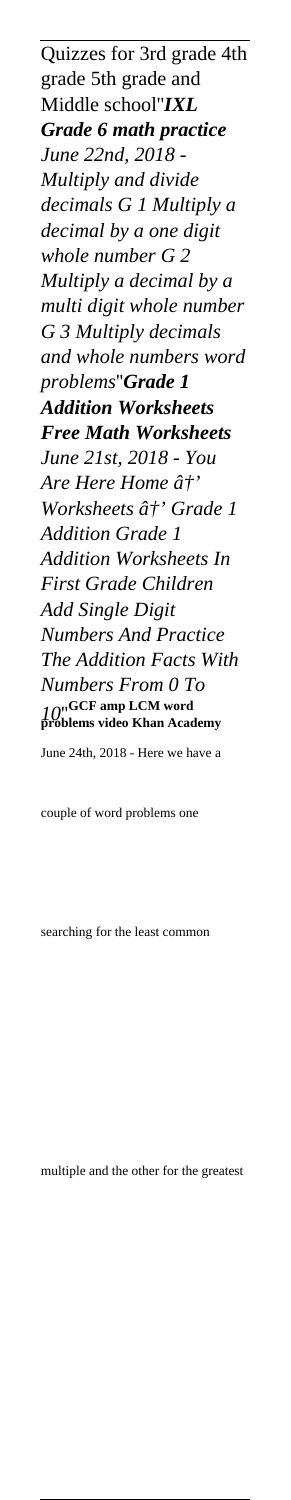'**Multiplying And Dividing Including GCF And LCM – She** June 22nd, 2018 - Click On Submit The Arrow To The Right Of The Problem To Solve This Problem You Can Also Type In More Problems Or Click On The 3 Dots In The Upper Right Hand Corner To Drill Down For Example Problems' '*mathdrill an interactive site for math problems june 22nd, 2018 - if you do not see any problems here in 5 seconds click on more problems*''**GCF Amp LCM Word Problems Practice Khan Academy** June 23rd, 2018 - Solve Word Problems Where You Either Need To Find The GCF Or LCM''*FREE MATH GAMES ADDITION AND SUBTRACTION MIX JUNE 21ST, 2018 - ADDITION SUBTRACTION GAME ONLINE PRACTICE FOR PRESCHOOL KINDERGARDEN 1SR GRADE 2ND GRADE 3RD GRADE 4TH GRADE AND 5TH GRADE*' '**6 Ns 4 Worksheets Common Core Sheets** June 21st, 2018 - 1oa1 Use Addition And Subtraction Within 20 To Solve Word Problems Involving Situations Of Adding To Taking From Putting Together Taking Apart And Comparing With Unknowns In All Positions E G By Using Objects Drawings And Equations With A Symbol For The Unknown Number To Represent The Problem''**Factors**